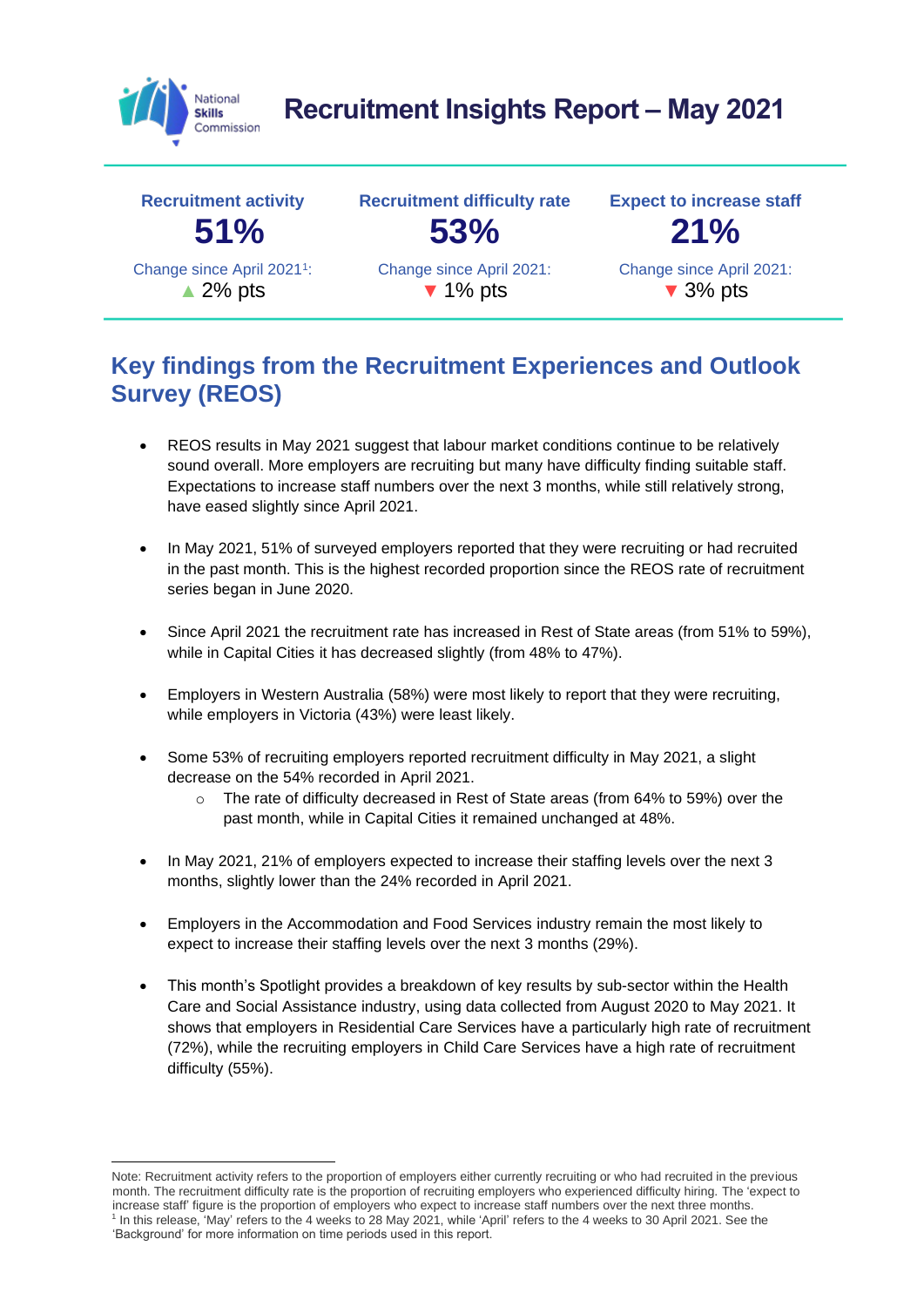#### **Recruitment activity**

- In May 2021, some 51% of employers surveyed reported that they were recruiting or had recruited in the past month. This is the highest recorded proportion since the REOS recruitment rate series began in June 2020.
- Since April 2021, the recruitment rate has increased in Rest of State areas (from 51% to 59%), while in Capital Cities it has decreased slightly (from 48% to 47%).
- Employers in Western Australia were most likely to report that they were recruiting or had recruited in the past month (58%), followed by Tasmania (56%). Employers in Victoria (43%) were the least likely to have recruited.
- The proportion of businesses with 5 to 19 employees who were recruiting increased to a series high of 45% in May 2021. The recruitment rate for businesses with 20 or more employees (79%) was similar to April 2021 (80%).
- Employers in the Accommodation and Food Services industry were the most likely to recruit (69%), followed by Health Care and Social Assistance (58%).



<sup>2</sup> Some industries are not reportable due to small sample sizes. The Professional, Scientific and Technical Services industry has been excluded for this reason, despite having been included in previous reports.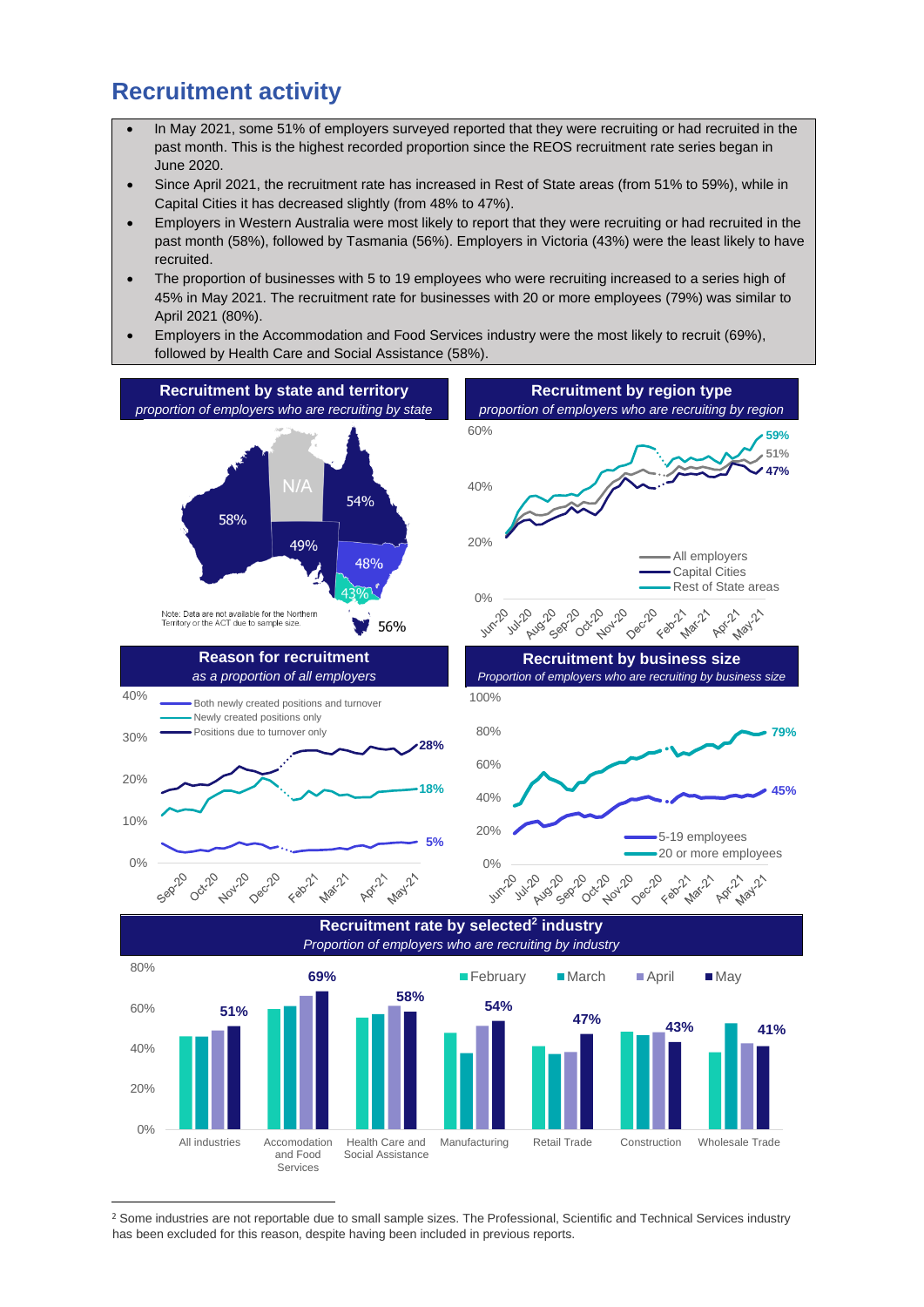### **Recruitment difficulty rate**

- In May 2021, 53% of recruiting employers reported recruitment difficulty, falling slightly from 54% in April 2021.
- The rate of difficulty decreased in Rest of State areas (from 64% to 59%) over the past month, while in Capital Cities it remained unchanged at 48%.
- Some 55% of recruiting businesses with 5 to 19 employees reported recruitment difficulty in May 2021, down from 58% in April 2021. The rate of difficulty for recruiting businesses with 20 employees or more remained steady at 47% over this same period.
- Higher skilled occupations remain considerably more difficult to recruit for compared with lower skilled<sup>3</sup> occupations, at 60% and 48%, respectively.
- 'Blue collar' occupations also remain considerably more difficult to recruit for compared with 'white collar' occupations (60% and 47%, respectively).
- A lack of suitable applicants (48%) is the most common reason for recruitment difficulty, followed closely by a lack of applicants (46%).



<sup>&</sup>lt;sup>3</sup> In this report, lower skilled refers to occupations with an ANZSCO Skill Level of 4 or 5, while higher skilled refers to ANZSCO Skill Levels 1, 2 or 3.

<sup>4</sup> Blue collar occupations include Technicians and Trades Workers, Machinery Operators and Drivers, and Labourers. White collar occupations include Managers, Professionals, Community and Personal Service Workers, Clerical and Administrative Workers, and Sales Workers. Note: Data by 'collared' occupation and reasons for recruitment difficulty are not published in the REOS weekly data file releases but are available upon request.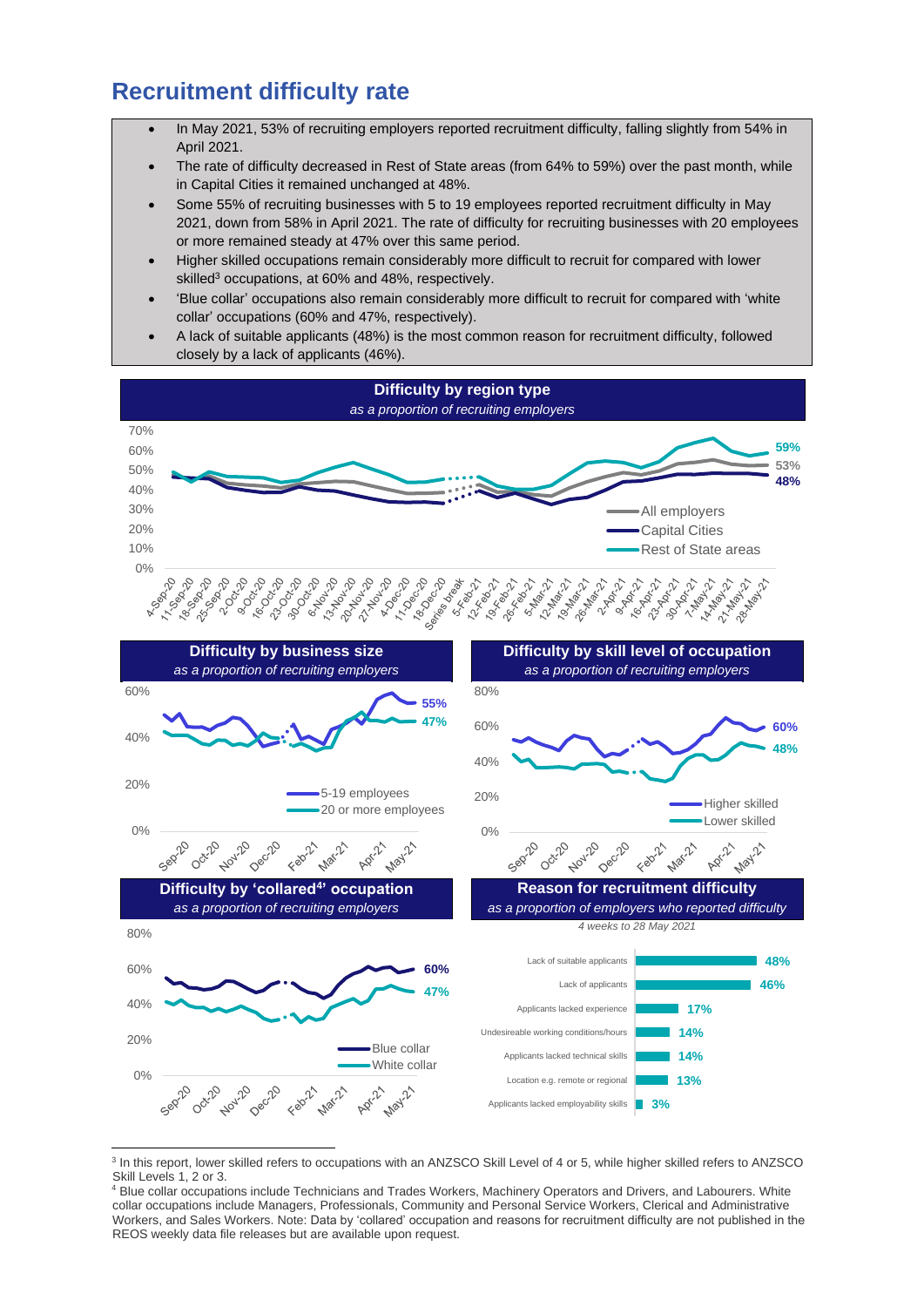### **Staffing outlook**

- In May 2021, 21% of employers expected to increase their staffing levels over the next 3 months, slightly lower than the 24% recorded in April 2021.
- Employers in Queensland and South Australia were the most likely to expect to increase their staffing levels over the next 3 months (both 26%). Employers in Western Australia (18%) were the least likely, a 10 percentage point decrease since April 2021.
- Over the past month, expectations to increase staffing levels in both Rest of State areas and Capital Cities fell slightly to stand at 21% and 22% respectively.
- Expectations to increase staffing levels decreased for businesses with 5 to 19 employees (from 20% to 17%) and for businesses with 20 or more employees (from 39% to 37%) from April to May 2021.
- Employers in the Accommodation and Food Services (29%) industry remain the most likely to expect to increase their staffing levels over the next 3 months, while employers in the Retail Trade industry (16%) remain the least likely of the reported industries.



<sup>5</sup> Some industries are not reportable due to small sample sizes. The Professional, Scientific and Technical Services industry has been excluded for this reason, despite having been included in previous reports.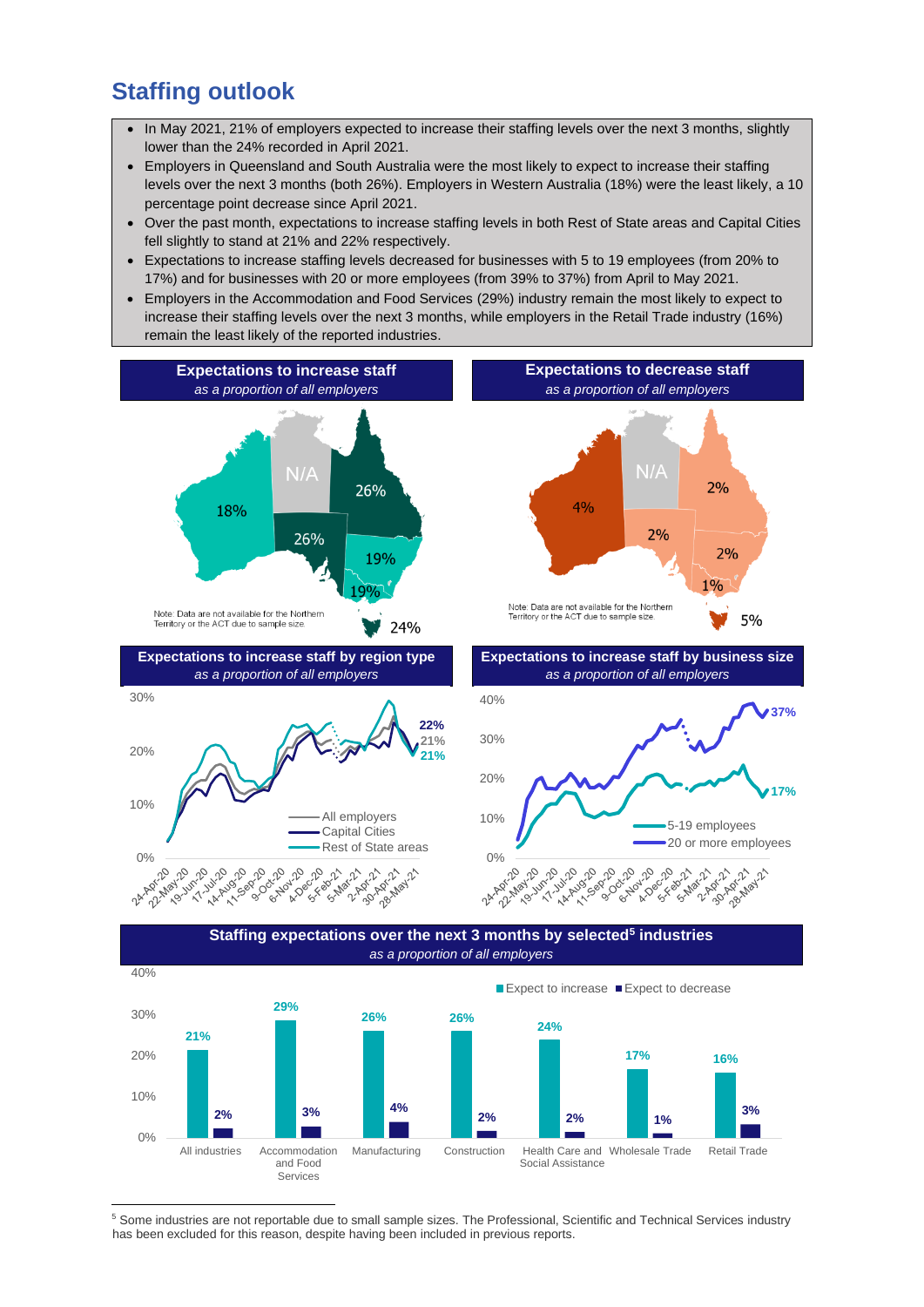## **Spotlight: Recruitment experiences and expectations within the Health Care and Social Assistance industry**

This month's Spotlight provides information about employers' recruitment experiences and staffing outlook in the Health Care and Social Assistance industry by 3-digit ANZSIC industry group (referred to as 'sub-sectors').

The NSC projects the Health Care and Social Assistance industry to make the largest contribution to employment growth in the five years to November 2025 (an increase of 249,500 employed persons). 6

Consistent with these projections, REOS results have shown that over the past 10 months, employers in the Health Care and Social Assistance industry are often recruiting, and frequently expect to increase staff numbers over the next 3 months. Survey data also show that employers in some subsectors experience difficulty when trying to find workers to fill their vacancies.

The sub-sectors within Health Care and Social Assistance for which REOS can report results on are:

- Residential Care Services: This includes aged care residential services, children's homes, hospices, and crisis care accommodation. The REOS results for this sub-sector are mostly based on aged care residential services.
- Other Social Assistance Services: This includes welfare counselling services, adoption services, youth welfare services, disabilities assistance services, and aged care assistance services.
- Child Care Services: This includes any services that provide day care of infants or children.
- Medical Services: This includes both general practice medical services and specialist medical services.
- Allied Health Services: This includes dental services, optometry and optical dispensing, physiotherapy services, and chiropractic and osteopathic services.

The REOS collects insufficient data to report individually on other sub-sectors in Health Care and Social Assistance, including:

- Hospitals
- Pathology and Diagnostic Imaging Services
- Other Health Care Services

The high rate of recruitment<sup>7</sup> in Health Care and Social Assistance in the REOS has been mainly driven by 3 sub-sectors. Residential Care Services (72%), Other Social Assistance Services (65%) and Child Care Services (62%) all had a high proportion of employers who were recruiting compared with the industry average (53%) from August 2020 to May 2021. Comparatively, Allied Health Services had a low proportion of employers recruiting (37%).



<sup>6</sup> NSC, *2020 Industry Employment Outlook*, available from th[e Employment Projections](https://lmip.gov.au/default.aspx?LMIP/GainInsights/EmploymentProjections) page of the Labour Market Information Portal (https://lmip.gov.au/default.aspx?LMIP/GainInsights/EmploymentProjections).

<sup>&</sup>lt;sup>7</sup> The recruitment rate is the proportion of employers who were recruiting at the time of the survey or who had recruited in the previous month.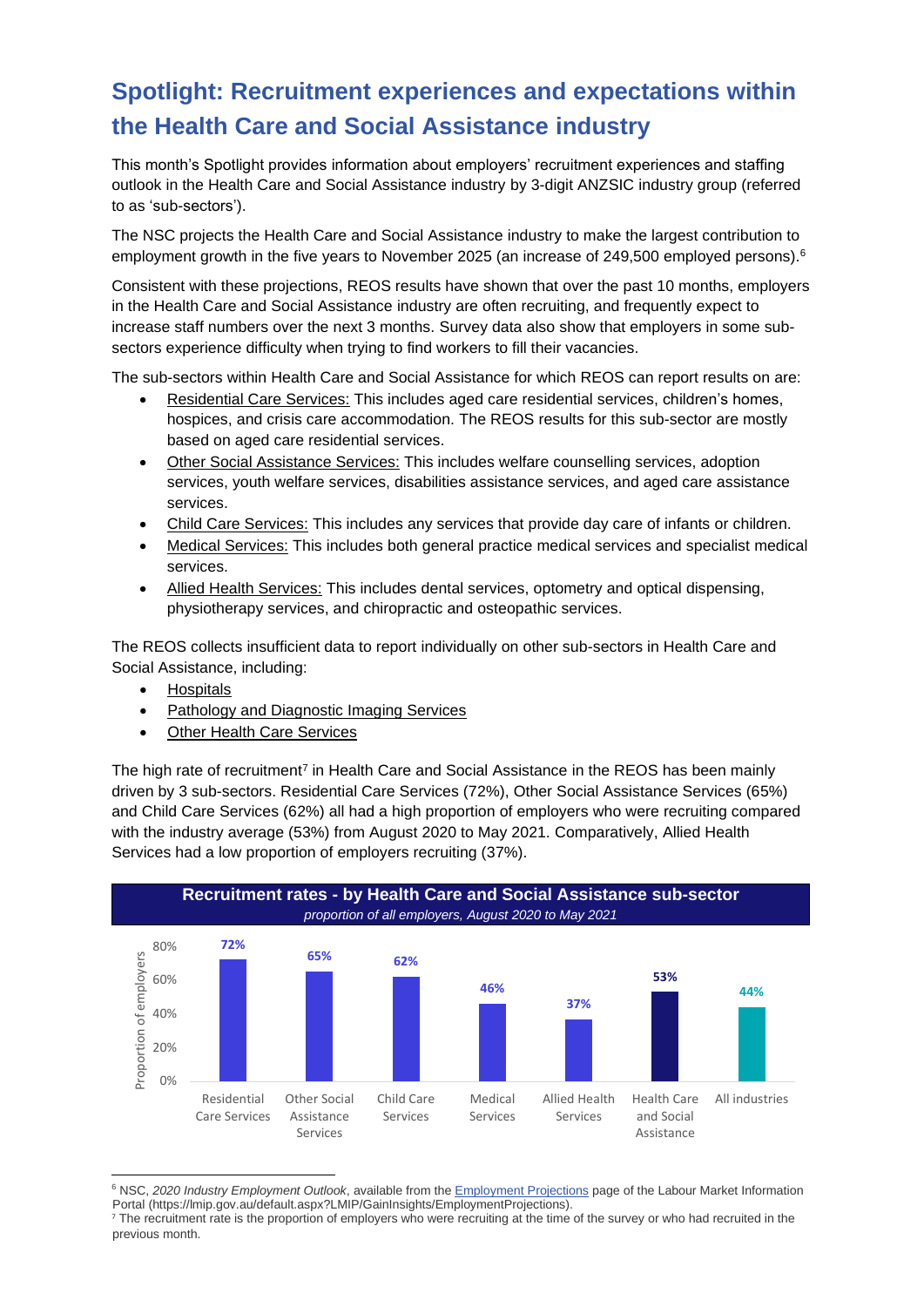The chart below shows whether employers recruited due to a new position, turnover or both. Employers in Health Care and Social Assistance recruited for new positions at a similar rate as that for all industries. However, the proportion that recruited only to replace staff (34%) was much higher compared with the all industries average (24%). The Residential Care Services (49%) and Child Care Services (40%) sub-sectors had particularly high proportions of employers that recruited only to replace staff. On the other hand, the Other Social Assistance Services sub-sector had a high proportion of employers (20%) that recruited due to new positions only.



For most sub-sectors, the rate of recruitment difficulty was in line with the average for all industries (46%). However, recruitment difficulty was high in Child Care Services (55%) and low in Medical Services (37%). <sup>8</sup> Occupations within Health Care and Social Assistance for which employers commonly reported recruitment difficulty include Early Childhood Teachers, Child Carers, Dental Assistants, and Aged and Disabled Carers.



<sup>&</sup>lt;sup>8</sup> The low rate of recruitment difficulty in Medical Services is driven by recruitment for Receptionists and General Clerks. The limited data available for General Practitioners and Resident Medical Officers suggest that the recruitment difficulty rate for these occupations is very high.